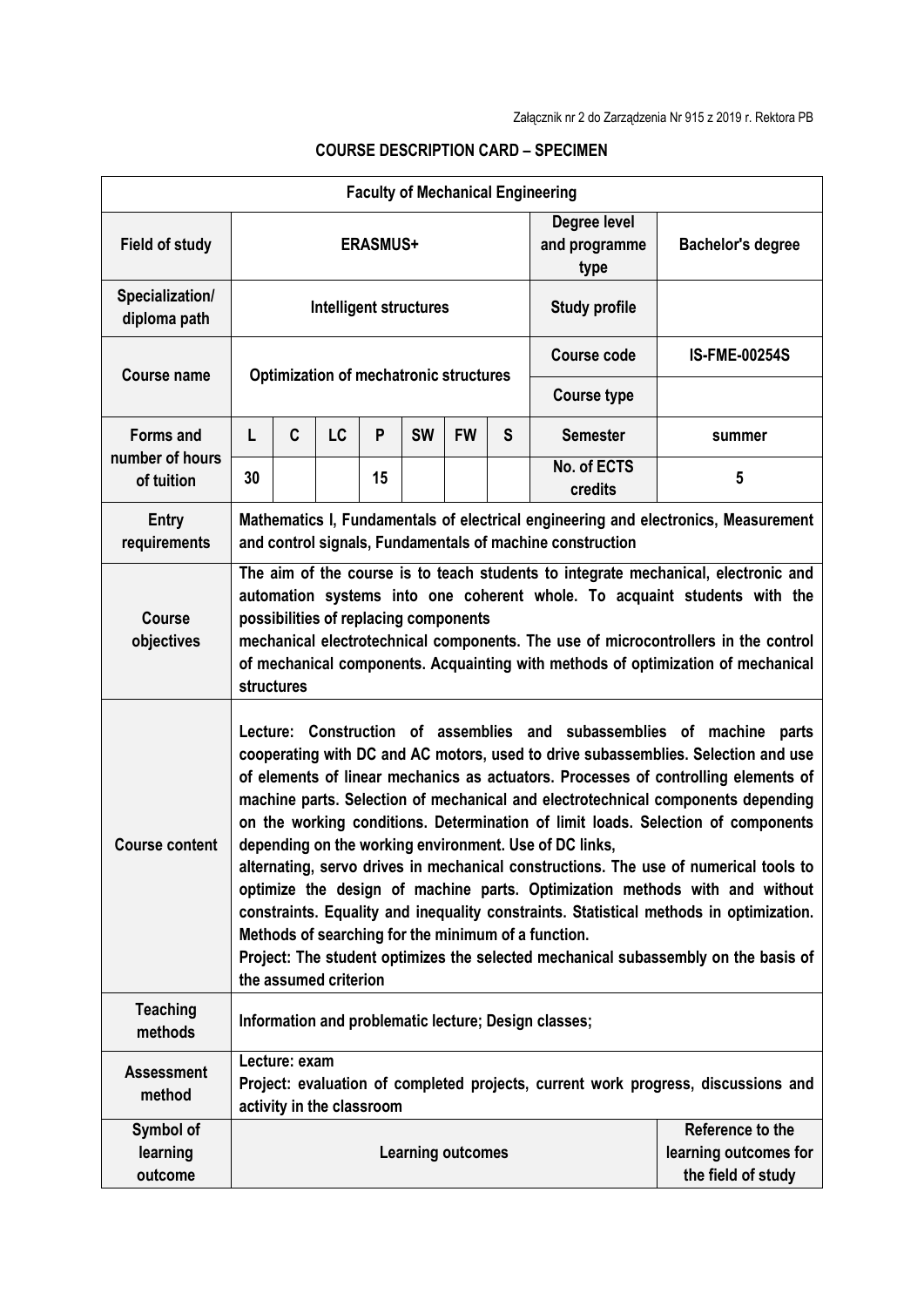| LO1                                                                     | knows and understands the essence of the selected<br>technological process                   | MK1 W02 MK1 W03                                     |                        |  |  |  |  |
|-------------------------------------------------------------------------|----------------------------------------------------------------------------------------------|-----------------------------------------------------|------------------------|--|--|--|--|
| LO <sub>2</sub>                                                         | can calculate loads in a selected node of a machine or device                                | <b>MK1 W02</b><br><b>MK1 U08</b><br>MK1 W03 MK1 U07 |                        |  |  |  |  |
| LO <sub>3</sub>                                                         | <b>MK1 W02</b><br>knows how to choose a DC or AC motor<br>MK1_W03 MK1_U05                    |                                                     |                        |  |  |  |  |
| L04                                                                     | knows how to select elements of linear mechanics and<br>knows how to calculate their loads   | <b>MK1_U05</b>                                      |                        |  |  |  |  |
| LO <sub>5</sub>                                                         | is able to design a mechatronic system replacing structures<br>MK1 U06 MK1 U07<br>mechanical |                                                     |                        |  |  |  |  |
| LO <sub>6</sub>                                                         | can program the microcontroller controlling the device<br>mechatronic                        | <b>MK1_U11</b>                                      |                        |  |  |  |  |
| LO <sub>7</sub>                                                         | knows how to optimize machine parts                                                          | MK1_U05 MK1_U07                                     |                        |  |  |  |  |
| Symbol of                                                               |                                                                                              |                                                     | Type of tuition during |  |  |  |  |
| learning                                                                | Methods of assessing the learning outcomes                                                   | which the outcome is                                |                        |  |  |  |  |
| outcome                                                                 |                                                                                              |                                                     | assessed               |  |  |  |  |
| LO1                                                                     | Lecture: exam;                                                                               | L                                                   |                        |  |  |  |  |
|                                                                         | Lecture: exam; Project: assessment of completed projects,                                    |                                                     |                        |  |  |  |  |
| LO <sub>2</sub>                                                         | current work progress, discussions and activity in the                                       | L, P                                                |                        |  |  |  |  |
|                                                                         | classroom;                                                                                   |                                                     |                        |  |  |  |  |
|                                                                         | Lecture: exam; Project: assessment of completed projects,                                    |                                                     |                        |  |  |  |  |
| LO <sub>3</sub>                                                         | current work progress, discussions and activity in the                                       | L, P                                                |                        |  |  |  |  |
|                                                                         | classroom;                                                                                   |                                                     |                        |  |  |  |  |
|                                                                         | Project: assessment of completed projects, current work                                      |                                                     |                        |  |  |  |  |
| <b>LO4</b>                                                              | progress, discussions and activity in the classroom;                                         | P                                                   |                        |  |  |  |  |
|                                                                         | Project: assessment of completed projects, current work                                      |                                                     |                        |  |  |  |  |
| LO <sub>5</sub>                                                         | progress, discussions and activity in the classroom;                                         | P                                                   |                        |  |  |  |  |
|                                                                         | Project: assessment of completed projects, current work                                      |                                                     |                        |  |  |  |  |
| LO <sub>6</sub>                                                         | progress, discussions and activity in the classroom;                                         | P                                                   |                        |  |  |  |  |
|                                                                         | Project: assessment of completed projects, current work                                      |                                                     |                        |  |  |  |  |
| LO <sub>7</sub>                                                         | progress, discussions and activity in the classroom;                                         | P                                                   |                        |  |  |  |  |
|                                                                         | No. of hours                                                                                 |                                                     |                        |  |  |  |  |
|                                                                         | <b>Participation in lectures</b>                                                             |                                                     | 30                     |  |  |  |  |
|                                                                         | <b>Participation in project activities</b>                                                   | 15                                                  |                        |  |  |  |  |
|                                                                         | Preparation for the lecture exam; attendance at the exam                                     | 33                                                  |                        |  |  |  |  |
|                                                                         | <b>Preparation for design tasks</b>                                                          | 9                                                   |                        |  |  |  |  |
| <b>Calculation</b>                                                      | Performing design tasks (including<br>preparation of a                                       |                                                     |                        |  |  |  |  |
|                                                                         | presentation)                                                                                | 6                                                   |                        |  |  |  |  |
|                                                                         | Preparing to pass design tasks                                                               | 12                                                  |                        |  |  |  |  |
|                                                                         | <b>Participation in consultations</b>                                                        | 3                                                   |                        |  |  |  |  |
|                                                                         | <b>TOTAL:</b>                                                                                | 138                                                 |                        |  |  |  |  |
|                                                                         |                                                                                              |                                                     | No. of                 |  |  |  |  |
|                                                                         | <b>HOURS</b>                                                                                 | <b>ECTS</b>                                         |                        |  |  |  |  |
|                                                                         |                                                                                              | credits                                             |                        |  |  |  |  |
| Student workload - activities that require direct teacher participation | 50                                                                                           | $\mathbf{2}$                                        |                        |  |  |  |  |